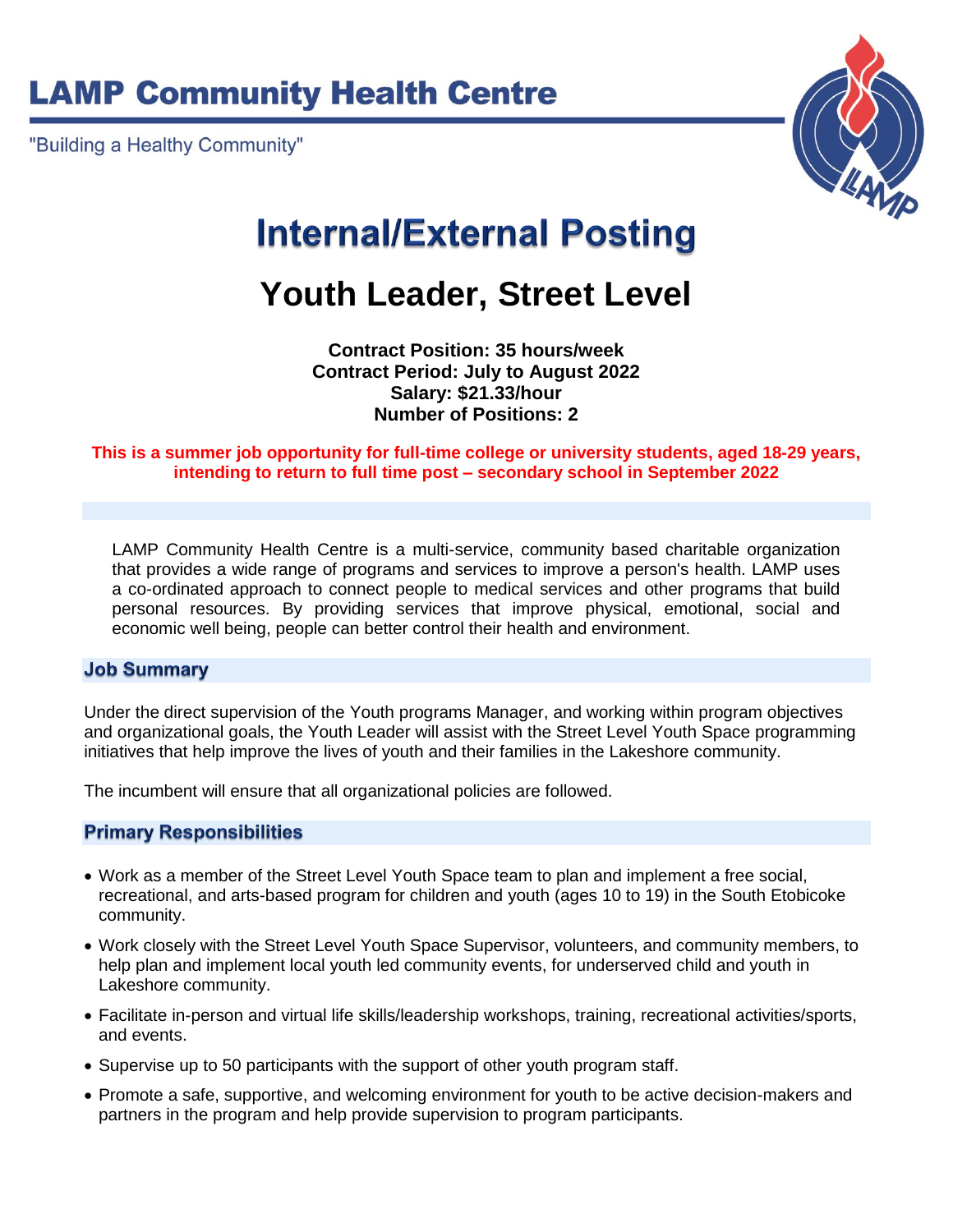- Support staff and volunteers to ensure youth program and LAMP's policies and procedures are followed.
- Work with the team to solicit program donations, support youth driven fundraising initiatives, and occasionally purchase program supplies.
- Build healthy relationships with youth and link participants with information and community resources as appropriate.
- Utilize appropriate methods for interacting effectively and professionally with youth from diverse cultural, socioeconomic, educational, racial, and ethnic, sexual orientations, lifestyles and physical abilities.
- Maintain positive working relationships with caretakers/key staff on-site/off-site to maintain safe programs and enhance problem solving.
- Perform administrative duties including attendance maintenance, data entry, maintain social media accounts and create web and print based promotional materials, outreach, and performs other agency assigned duties.

## **Required Qualifications**

- Must have registered as a full-time student in a recognized post-secondary institution this past academic year and be returning to school on a full-time basis in September 2022; between 18-30 years of age.
- Post-secondary education in related field, such as Child Youth Worker/Child and Youth Care or Social Service Worker/Social Work and/or a minimum of two years combined experience working with youth and planning, implementing, and evaluating community-based programs.
- Proof of Vulnerable Sector Check prior to hiring.
- Previous experience working with youth ages 12- 24 from various cultural, ethnic, social-economic, and developmental backgrounds, as well as, an appreciation of diversity.
- Experience using social media platforms (ex. Facebook, Instagram) and working knowledge of video conferencing platforms (ex. Zoom) for virtual programming.
- Work well under pressure, during conflicts, high noise levels, and with large groups of youth (up to 50).
- Great problem-solving skills and communication skills, both verbal and written, with the ability to clearly convey information and ideas.
- Positive attitude and dependable with strong initiative and the ability to work both independently and in a team-oriented atmosphere.
- Open minded, eager, and willing to constantly learn and improve oneself, as well as the developing of skills to improve the program.
- Knowledge of LAMP Community Health Centre, the South Etobicoke community, and challenges youth in South Etobicoke community face.
- Solid working knowledge and ability to navigate a PC windows environment, including shared drives.